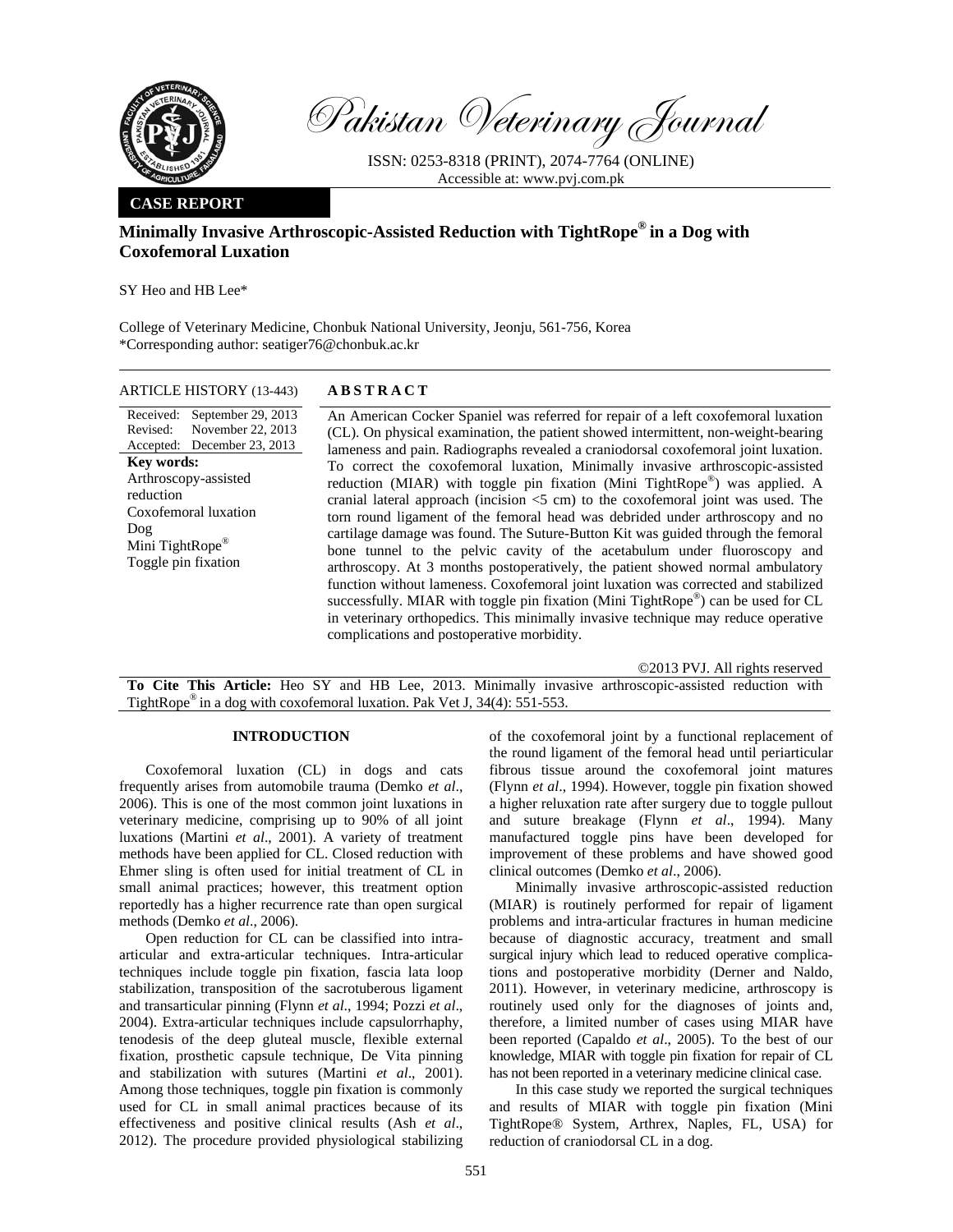**History and clinical findings:** An 8-year-old, 11 kg, castrated male American Cocker Spaniel with intermittent, non-weight-bearing lameness was referred for repair of a left CL. The cause of the left CL was unknown. On physical and orthopedic examinations, the patient showed pain and crepitus on the left coxofemoral joint during manipulation, but there was no neurological abnormality of the affected limb. The results of laboratory blood tests were within normal range. Radiographs of the left pelvis revealed a craniodorsal CL, and no degenerative changes at the femoral head and neck were observed (Fig. 1).

Patient preparation, anaesthesia and surgery: Prior to surgery, premedication with atropine (0.02 mg/kg SC, Atropine Sulfate Daewon®; Dae Won Pharm, Korea) and butorphanol (0.3 mg/kg IM, Butophan Inj®; Myung Moon Pharm, Korea) was administered. General anesthesia was induced with propofol (6 mg/kg IV, Anepol IN®; Ha Na Pharm, Seoul, Korea) and was maintained with isoflurane (Forane Soln®, JW Pharmaceutical, Korea) delivered in oxygen. The patient received epidural anesthesia with 2% lidocaine (1 mL/4.5 kg, Lidocaine HCl Dalhan Inj®, Dai Han Pharm, Korea). Cephalexin (22 mg/kg IV q 2 hours, Methilexin Inj®, Union Korea Pharm, Korea) was administered prior to induction of anesthesia.

The left hip was prepared for aseptic surgery. The patient was positioned laterally with the affected limb up. Cranial lateral approach (incision  $\leq$  5 cm) to the coxofemoral joint was performed and a 1.9-mm arthroscope was placed through the skin incision; an egress port was not placed. Fluid from the incision was aspirated using suction. Under arthroscopy, the hematoma was cleaned and the torn round ligament of the femoral head was debrided.No cartilage damage was found. We performed MIAR with Mini TightRope® Suture-Button Kit (Arthrex) (Fig. 2A). The bone tunnel was made from the third trochanter of the proximal femur through the fovea capitis to the acetabular fossa using a 2.7 mm drill bit. The Suture Kit (Mini TightRope®) was inserted via the bone tunnel and the end tip of the Suture Kit was connected to the coxofemoral joint cavity by the lead needle. In the cavity, the end tip was passed to the pelvic cavity through the acetabulum hole using grasping forceps under arthroscopy (Fig. 2B). After coxofemoral joint reduction, the Suture-Button Kit was pulled in order to place the end tip flat against the medial aspect of the pelvis. The fiberwire was tightened on the toggle button without impingement on the range of motion. The incision site was routinely closed. One month after surgery, radiographs revealed good congruity between the affected femoral head and acetabular rim, and the hip joint flexion and extension motions were normal. At 3 months postoperatively, the patient had normal ambulatory function without lameness. The owner reported that there were no complications from the surgery at 6 months postoperatively.

### **DISCUSSION**

A craniodorsal CL in a dog was resolved and stabilized successfully using MIAR with toggle pin fixation



Fig I: Preoperative radiographs (A) ventrodorsal (B) lateral showing the left coxofemoral luxation (CL) in a dog.



Fig. 2: (A) Schematic illustration of minimally invasive arthroscopicassisted reduction (MIAR) with Mini TightRope™. (B) Arthroscopic view of the acetabular fossa. The toggle rod is passed through the acetabular tunnel by using grasping forceps.



**Fig. 3:** Three-month postoperative radiographs (A) ventrodorsal (B) lateral. There were no changes or failure of the Mini TightRope® in the left coxofemoral joint.

(Mini TightRope®). The toggle pin fixation is often used for the reduction of CL, and provides a physiological stability of the coxofemoral joint by a functional replacement of the round ligament of the femoral head until the periarticular fibrous tissue around the coxofemoral joint matures (Flynn *et al*., 1994). Numerous studies have reported that toggle pin fixation was used satisfactorily for all coxofemoral joint luxation types. However, complications including reluxation and problems with the surgical wound were also frequently reported. According to a study, a high reluxation rate of 11% after surgery and a postoperative complication rate of 9% associated with the surgical wound have been reported in toggle rod stabilization with open reduction (Demko *et al*., 2006). Therefore, reducing these complications should be considered in order to achieve a good surgical outcome.

The causes of reluxation when using toggle pin fixation are loosening and breakage of the sutures and failure of the toggle rod or pin (Demko *et al*., 2006). Mini TightRope® used in this case consisted of a steel button and a pair of Fiberwire® as the suture material. This